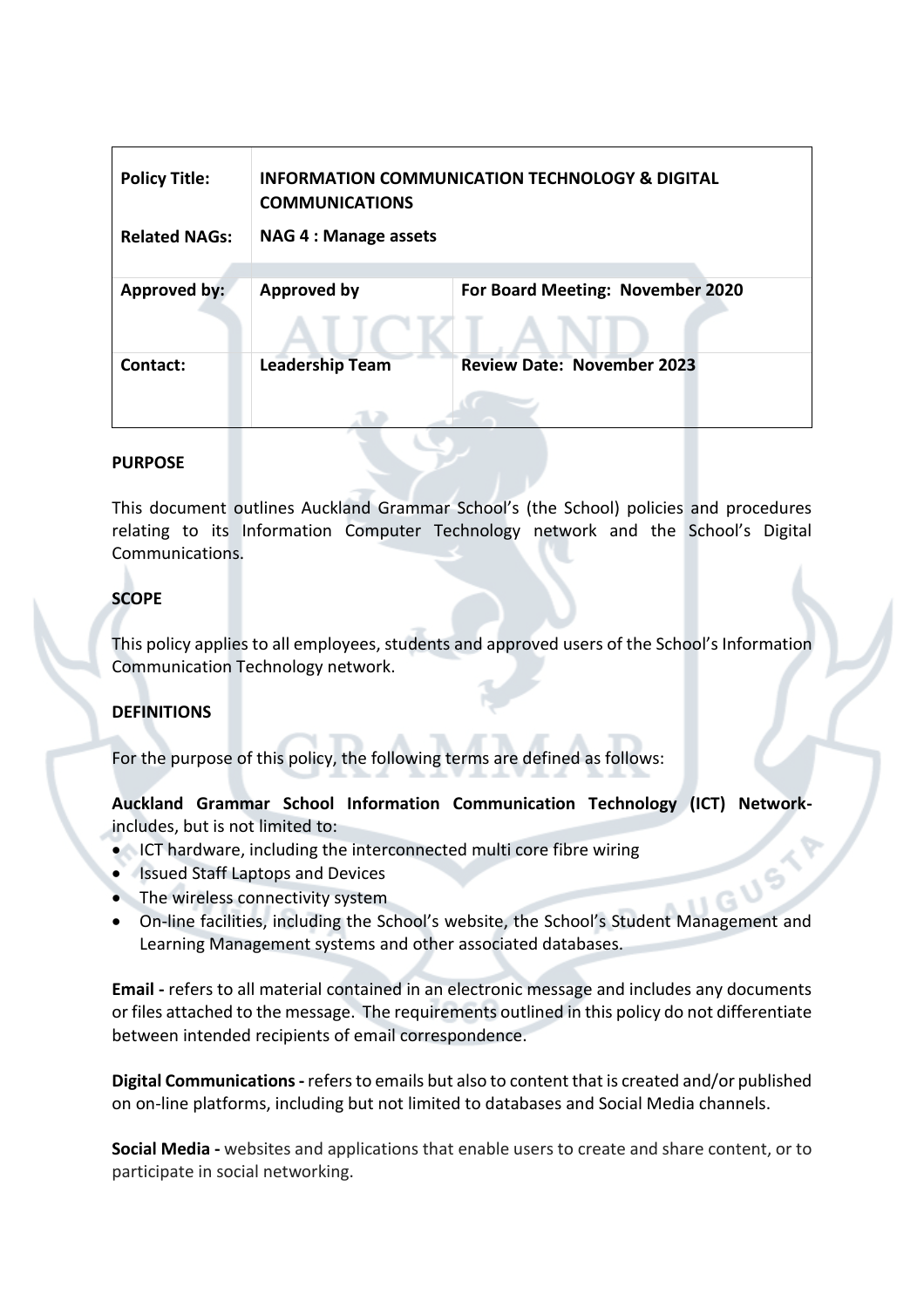**Electronic device -** anything electronic that is capable of storing and/or displaying digital information (includes but is not limited to: mobile phone, smart phone, smart watch, computer, laptop, tablet, netbook, game console, portable media player, camera, digital voice recorder).

**Item -** Any physical object or any information stored in digital form. An item in digital form includes, but is not limited to, a text, an image, an audio clip or track, and a video clip or movie.

# **POLICY STATEMENT**

Auckland Grammar School recognises that Information Communication Technology, including the Internet, is an important educational resource. The School acknowledges that its community has expectations relating to the development of Information Communication Technology skills and competencies of students, whilst understanding that the use of Information Communication Technology platforms, software and hardware should enhance the existing curriculum.

The School is committed to providing a current, robust and responsive Information Communication Technology network that aims to cater for the needs of its users. In doing so, the School accepts and exercises its authority to establish, communicate, and apply Acceptable User Policies, as it seeks to provide a safe physical and emotional environment for its employees, students and approved users.

## **RESPONSIBILITIES**

The School aims to:

- Regularly review, and amend where necessary, the Acceptable Use Policies that the respective users of its ICT network must acknowledge and abide by.
- Maintain a current register of User Agreement Forms.
- Co-ordinate all hardware and software purchases, under the guidance of the Director of Information Services within delegated authorities.
- Adhere to industry software licensing requirements.
- Consult with staff regarding expansions to the ICT network capacity and capability.
- Provide Professional Development to its staff on the use of its ICT network.
- Provide education on how to appropriately use the Internet, including Social Media platforms.
- Provide a safe environment, assisted by the provision and use of Closed-Circuit Television (CCTV) operations across the campus and School owned properties.

Employees will:

- Sign the Staff ICT Acceptable Use Acknowledgement Form and Staff Laptop Acceptable Use Acknowledgement Form prior to using the School's ICT Network.
- Use the School's email service primarily for school communication and within the clearly established guidelines.
- Only use legally licensed software and not attempt to download or install unauthorised software onto the School's computers.